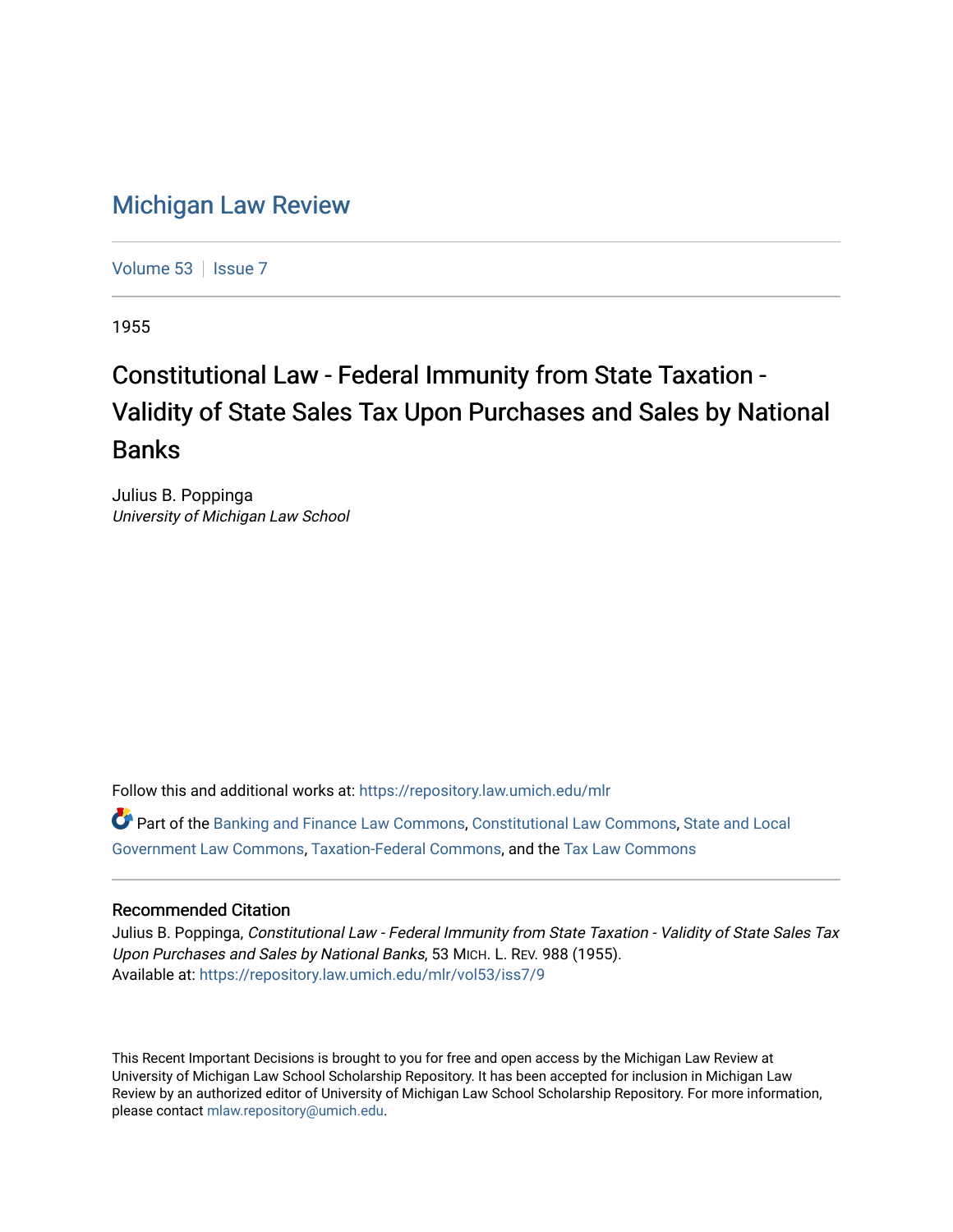CONSTITUTIONAL LAW - FEDERAL IMMUNITY FROM STATE TAXATION-VALIDITY OF STATE SALES TAX UPON PURCHASES AND SALES BY NATIONAL BANKS-The 1949 revision of the Michigan Sales Tax Act<sup>1</sup> changed the federal exemption provision<sup>2</sup> so as to permit taxation of sales to corporations acting as agents or instrumentalities of the federal government but not wholly owned by the United States. Accordingly, defendant department of revenue took the position that sales to plaintiff, a national banking institution organized under the National Banking Act,<sup>3</sup> are taxable. In the course of its operations, plaintiff purchases office equipment and other tangible personal property from Michigan retailers. It also sells food and services to employees through its cafeteria, and sells repossessed merchandise to other parties. Contending that the imposition of the sales tax violates the bank's statutory and constitutional immunity, plaintiff sought a declaratory decree that (1) retail sales to plaintiff are not taxable, and (2) retail sales by plaintiff are not taxable. The trial court denied that the asserted immunity exempts plaintiff from the economic burden of taxes on its purchases, but ruled that sales by the plaintiff are immune from the sales tax. On appeal, *held,* affirmed. The Michigan sales tax is imposed upon the retailer and he is in legal contemplation the taxpayer. Therefore, as to its purchases, plaintiff's immunity is not violated even though the economic burden may be shifted to it. Plaintiff's immunity does prevent taxation of its sales because as to these transactions the legal incidence of the tax rests upon it. *National Bank of Detroit* 11. *Department of Revenue,* 340 Mich. 573, 66 **N.W.** (2d) 237 (1954), appeal dismissed (U.S. 1955) 75 S.Ct. 781.

Because of plaintiff's dual capacity as both buyer and seller, this case uniquely illustrates the technical distinctions which determine the extent to which federal immunity from state sales taxes is still recognized. Apart from such distinctions, the decision appears exactly contrary to authority on both points decided. For example, the Supreme Court has held invalid a sales tax on purchases by federal land banks,<sup>4</sup> and has approved a state statute obligating a national bank to collect from its customers a tax imposed upon safe-deposit box service.<sup>5</sup> However, in both of these instances, the tax involved was by state interpretation levied upon the ultimate user of the goods and services, so that the legal incidence and the economic burden coincided.6 The Michigan sales tax on the other hand has been consistently construed as a levy upon the seller, not the consumer.7 This interpretation conveniently suits the Supreme Court's

1 Mich. Comp. Laws (1948; Supp. 1952) §205.51 et seq.; Mich. Stat. Ann. (1950; Supp. 1953) §7.521 et seq. . . . . . . 2Mich. Comp. Laws (Supp. 1952) §205.54; Mich. Stat. Ann. (1950) §7.524.

3 13 Stat. L. 99 (1864) as amended, 12 U.S.C. (1952) §21 et seq.

4Federal Land Bank of St. Paul v. Bismarck Lumber Co., 314 U.S. 95, 62 S.Ct. 1 (1941). . 5Colorado Nat. Bank of Denverv. Bedford, 310 U.S. 41, 60 S.Ct. 800 (1940).

<sup>6</sup>Jewel Tea Co. v. State Tax Commissioner, 70 N.D. 229, 293 N.W. 386 (1940); Bedford v. Colorado Nat. Bank, 104 Colo. 311, 91 P. (2d) 469 (1939).

*1* C. F. Smith Co. v. Fitzgerald, 270 Mich. 659 at 686, 259 N.W. 352 (1935); Nat. Bank of Detroit v. Department of Revenue, 334 Mich. 132, 54 N.W. (2d) 278 (1952).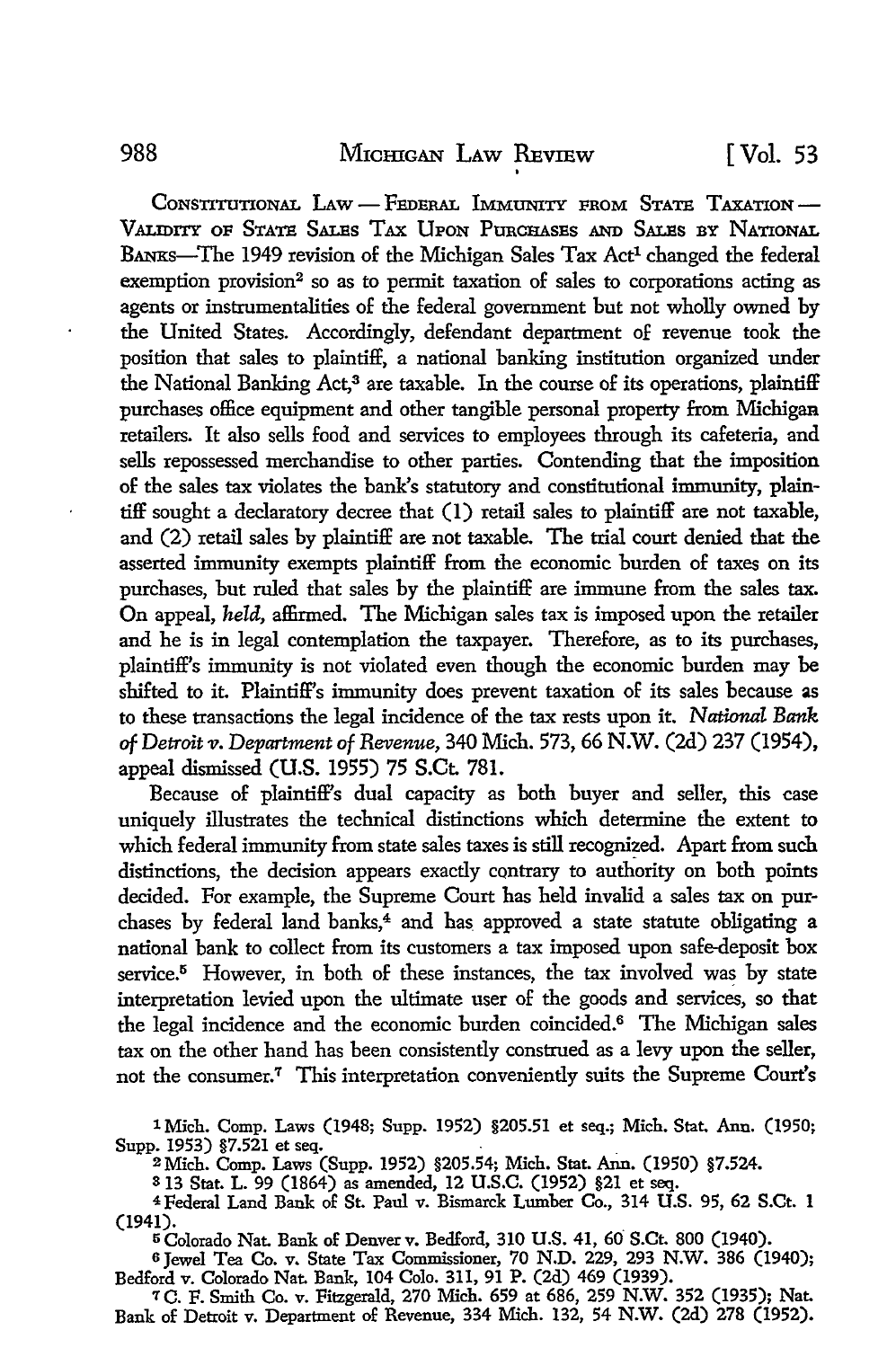treatment of the federal immunity issue. It has ruled that federal immunity does not invalidate a state sales tax even when the economic burden is directly shifted to the federal government.<sup>8</sup> Instead the legal incidence is designated as the controlling factor in determining the validity of a state tax.9 Yet it should be noted that the Supreme Court spoke of the legal incidence as separable from the economic burden with respect to a contractor paying taxes on his purchases and the federal government reimbursing his costs. When the Michigan court applied the same analysis to a different fact situation involving the retailer paying taxes on his sales and a purchaser to whom the expense was shifted, it went a step farther. Moreover, the Michigan court concedes that if a sales tax statute expressly requires the seller to collect the tax from the purchaser, the legal incidence falls on the latter.10 That the Michigan statute expressly permits the seller to pass on the amount of the tax and forbids him to hold out to the purchaser that it is not considered as an element in the sales price<sup>11</sup> is thought to be sufficiently different from an explicit collection requirement to warrant the difference in result.12 Statutes imposing taxes upon sellers but making no mention of any obligation with respect to inclusion of the amount in the sales price apparently have been approved in respect to sales to the United States.18 But the language of the Michigan law is somewhere in between the complete silence of the approved statutes and the express collection requirement of the statutes under which taxes on sales to the United States have been disapproved.<sup>14</sup> Meanwhile, the majority of the United States Supreme Court has reaffirmed its prerogative to review a state court's determination of the legal incidence of a tax where the result is determinative of the federal immunity issue.15 However, by dismissing the appeal in the present case the Supreme Court left intact the state court's interpretation of the Michigan statute as imposing the legal incl-

8 Alabama v. King and Boozer, 314 U.S. 1, 62 S.Ct. 43 (1941), upholding a sales tax imposed upon purchases of a contractor under a cost-plus contract with the federal government.

<sup>9</sup>In Kern-Limerick, Inc. v. Scurlock, 347 U.S. llO at 122, 74 S.Ct. 403 (1954), holding that a state sales tax could not be imposed upon purchases made by the United States through a private contractor acting as purchasing agent, Alabama v. King and Boozer, note 8 supra, was distinguished as follows: " ••• though the government also bore the economic burden of the State tax in that case, the legal incidence of that tax was held to

<sup>10</sup> Federal Reserve Bank of Chicago v. Department of Revenue, 339 Mich. 587 at 595, 64 N.W. (2d) 639 (1954), holding that sales by Michigan retailers to a federal reserve bank are taxable. The decision was considered largely determinative of the principal case.

11 Mich. Comp. Laws (Supp. 1952) §205.73; Mich. Stat. Ann. (1950) §7.544. 13 Such approval was indicated in Alabama v. King and Boozer, note 8 supra, by expressly overruling decisions upholding federal immunity in Panhandle Oil Co. v. Mississippi, 277 U.S. 218, 48 S.Ct. 451 (1928), and Graves v. Texas Co., 298 U.S. 393, 56 S.Ct. 818 (1936). Both cases involved statutes of the type described.<br><sup>14</sup> Federal Land Bank of St. Paul v. Bismarck Lumber Co., note 4 supra.

<sup>14</sup> Federal Land Bank of St. Paul v. Bismarck Lumber Co., note 4 supra.<br><sup>15</sup> Kern-Limerick, Inc. v. Scurlock, note 9 supra, at 121. But cf. the dissent by Justice Douglas, two justices concurring, at 127. See also Colorado Nat. Bank of Denver v. Bedford, note 5 supra, at 52.